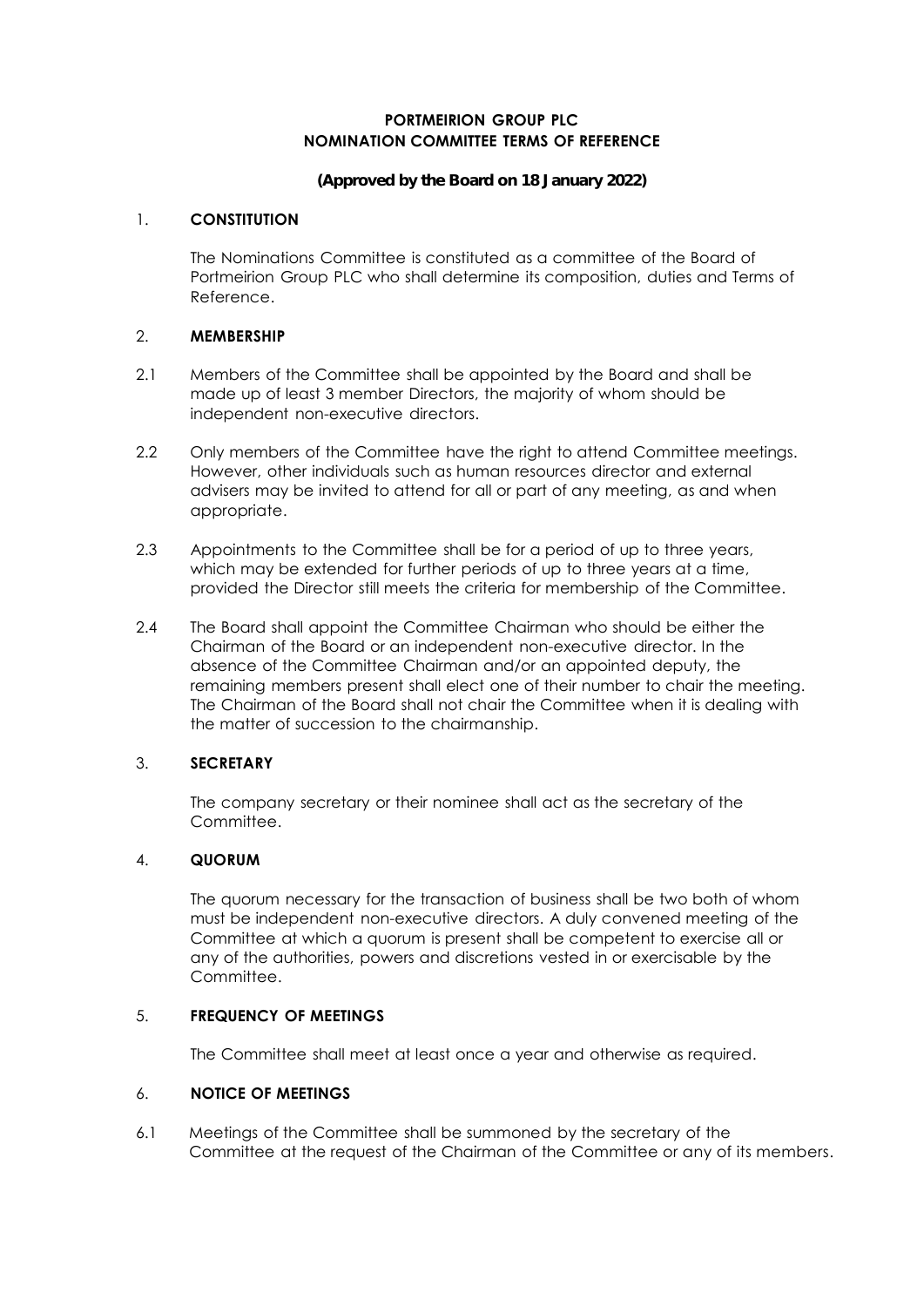6.2 Unless otherwise agreed, notice of each meeting confirming the venue, time and date, together with an agenda of items to be discussed, shall be forwarded to each member of the Committee, any other person required to attend and all other non-executive directors, no later than three working days before the date of the meeting. Supporting papers shall be sent to Committee members and to other attendees as appropriate, at the same time.

## 7. **MINUTES OF MEETINGS**

- 7.1 The secretary shall minute the proceedings and resolutions of all Committee meetings, including the names of those present and in attendance.
- 7.2 Draft minutes of Committee meetings shall be circulated promptly to all members of the Committee. Once approved, minutes should be circulated to all other members of the Board and the company secretary, unless it would be inappropriate to do so.

## 8. **ANNUAL GENERAL MEETING**

The Chairman of the Committee shall attend the Annual General Meeting prepared to respond to any shareholder questions on the Committee's activities.

## 9. **DUTIES**

The Committee should carry out the duties below for Portmeirion Group PLC, its major subsidiary undertaking – Portmeirion Group UK Limited – and the Group as a whole, as appropriate.

The Committee shall:

- 9.1 regularly review the structure, size and composition (including the skills, knowledge, experience and diversity) required of the Board compared to its current position and make recommendations to the Board with regard to any changes;
- 9.2 give full consideration to succession planning for directors and other senior executives in the course of its work, taking into account the challenges and opportunities facing the Group, diversity on the Board and what skills and expertise are needed on the Board in the future;
- 9.3 be responsible for identifying and nominating for the approval of the Board, candidates to fill Board vacancies as and when they arise;
- 9.4 before any appointment is made by the Board, evaluate the balance of skills, knowledge, experience and diversity on the Board, and, in the light of this evaluation prepare a description of the role and capabilities required for a particular appointment. In identifying suitable candidates the Committee shall:
	- 9.4.1 use open advertising or the services of external advisers to facilitate the search;
	- 9.4.2 consider candidates from a wide range of backgrounds; and
	- 9.4.3 consider candidates on merit and against objective criteria and with due regard for the benefits of diversity on the Board, including gender, taking care that appointees have enough time available to devote to the position;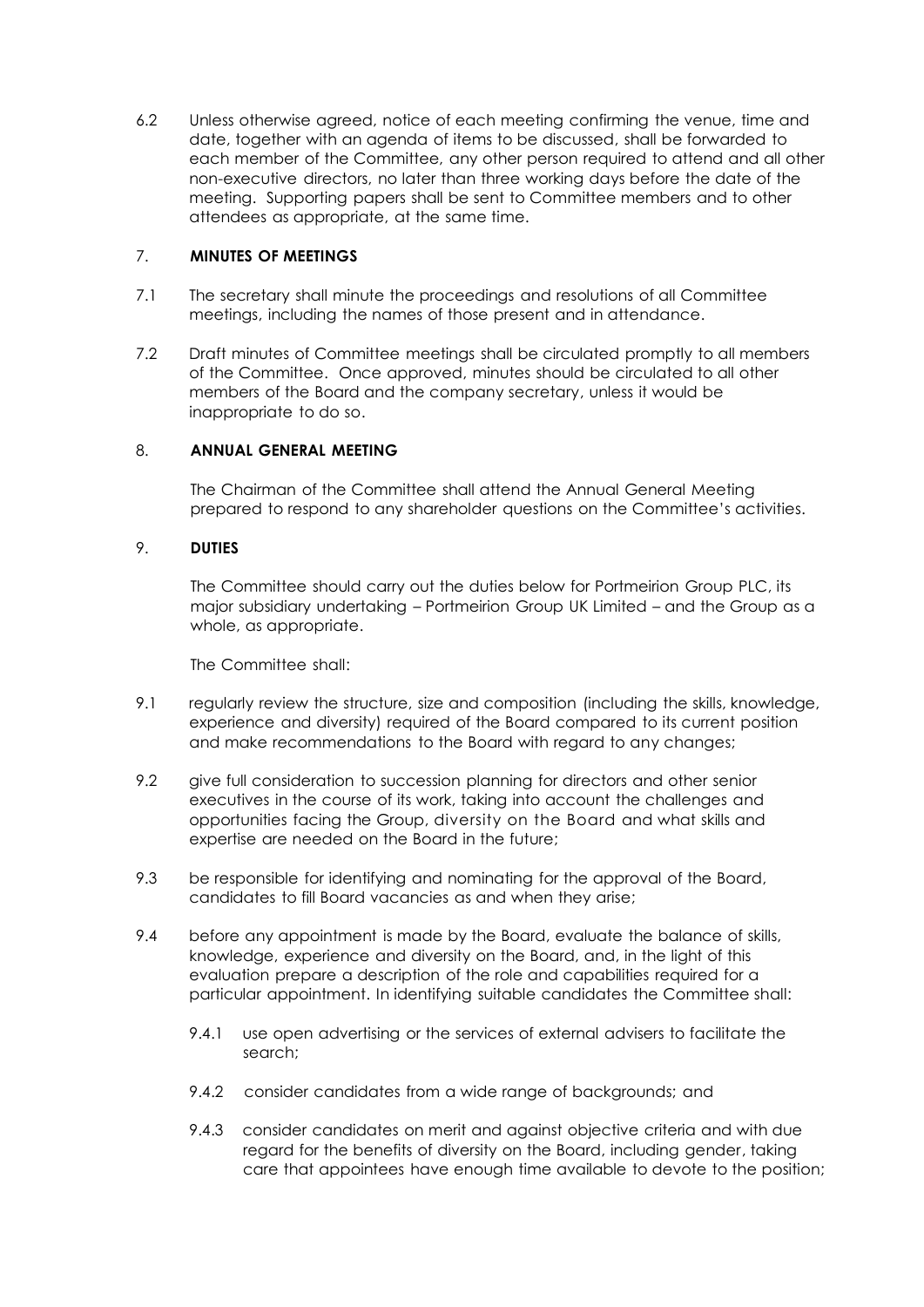- 9.5 keep under review the leadership needs of the organisation, both executive and non-executive, with a view to ensuring the continued ability of the organisation to compete effectively in the marketplace;
- 9.6 keep up to date and fully informed about strategic issues and commercial changes affecting the Group and the market in which it operates;
- 9.7 review annually the time required from non-executive directors. Performance evaluation should be used to assess whether the non-executive directors are spending enough time to fulfil their duties;
- 9.8 ensure that on appointment to the Board, non-executive directors receive a formal letter of appointment setting out clearly what is expected of them in terms of time commitment, committee service and involvement outside Board meetings;
- 9.9 for the appointment of a Chairman to the Board, the Committee should prepare a job specification, including the time commitment expected. A proposed chairman's other significant commitments should be disclosed to the Board before appointment and any changes to the Chairman's commitments should be reported to the Board as they arise;
- 9.10 prior to the appointment of a Director, the proposed appointee should be required to disclose any other business interests that may result in a conflict of interest and be required to report any future business interests that could result in a conflict of interest;
- 9.11 review the results of the board performance evaluation process that relate to the composition of the Board;
- 9.12 The Committee shall also make recommendations to the Board concerning:
	- 9.12.1 formulating plans for succession for both executive and non-executive directors and in particular for the key roles of Chairman and Chief Executive (but see 9.12.7 below);
	- 9.12.2 suitable candidates for the role of senior independent director;
	- 9.12.3 membership of the Audit and Remuneration Committees, in consultation with the Chairmen of those committees;
	- 9.12.4 the re-appointment of any non-executive director at the conclusion of their specified term of office having given due regard to their performance and ability to continue to contribute to the Board in the light of the knowledge, skills and experience required;
	- 9.12.5 the re-election by shareholders of any director under the 'retirement by rotation' provisions in the Company's articles of association having due regard to their performance and ability to continue to contribute to the Board in the light of the knowledge, skills and experience required and the need for progressive refreshing of the Board (particularly in relation to directors being re-elected for a term beyond six years);
	- 9.12.6 any matters relating to the continuation in office of any director at any time including the suspension or termination of service of an executive director as an employee of the Group subject to the provisions of the law and their service contract; and